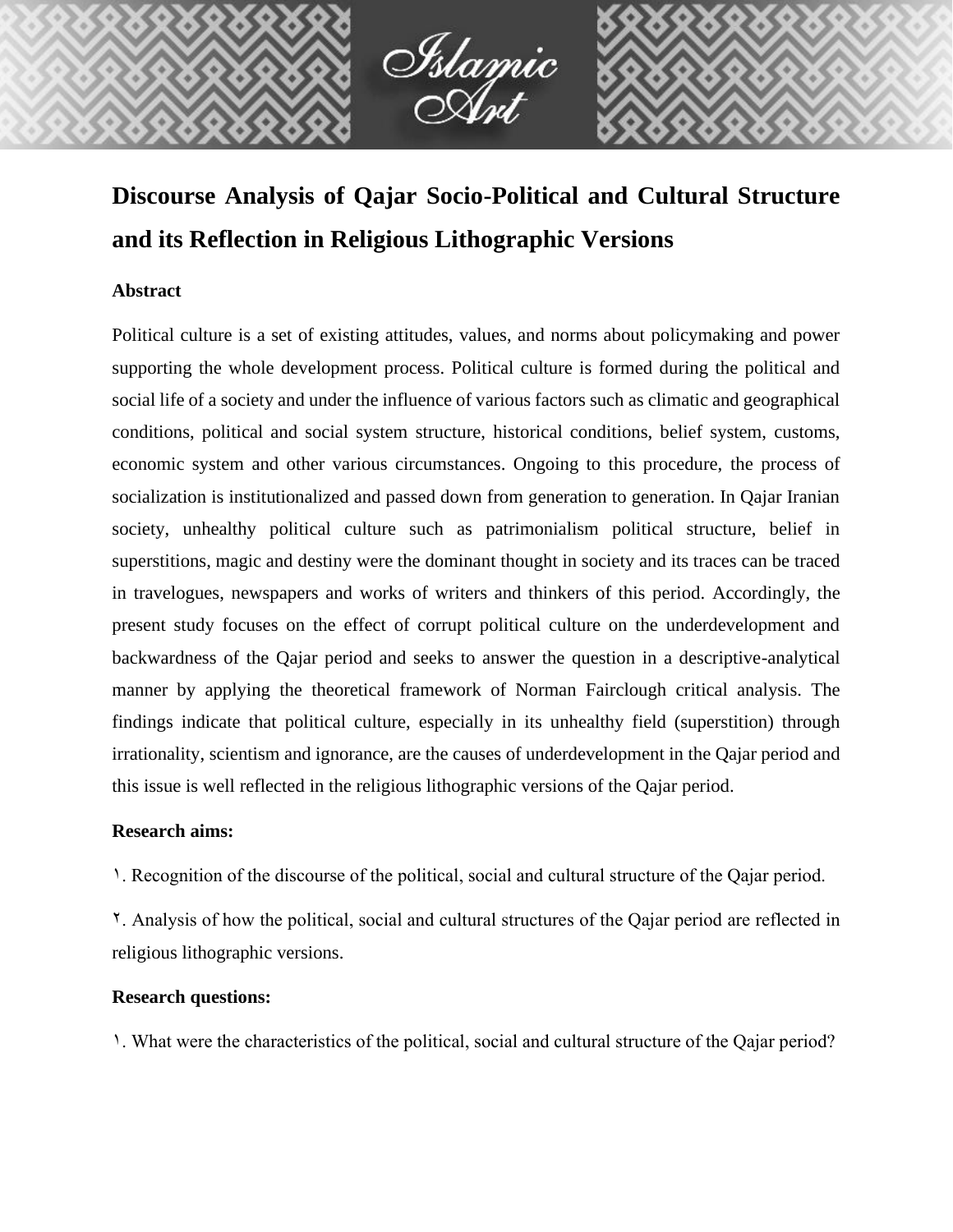2. What is the reflection of the political, social and cultural structure of the Qajar period in the religious lithographic versions of the Qajar period?

Keywords: Corrupt Political Culture, Underdevelopment, Patrimonialism, Religious Lithography, Qajar.

# **Introduction**

Political culture is one of the factors influencing the development or underdevelopment circumstances of nations. If culture has its own problems, it is obvious that development will also face problems. As Galbraith addresses this issue in The Nature of Public Poverty in India, he follows the assumption that public poverty in India is closely linked to the type of culture being impoverished. In The Asian Drama, which chronologically precedes the book, Gondar Mirdal similarly argues in the same country that Asian drama is linked to developmental cultural values. Qajar Iran, which is considered an underdeveloped country in comparison with neighboring and similar countries, with characteristics such as a society with high illiteracy rate, lack of health, lack of safe drinking water and water piping in many Cities, lack of development infrastructure such as roads, asphalt, electricity, hotels and showers, and above all, a multi-development culture, the most important criteria and indicators of which are irrationality and scientism. There was no hope for a step forward in development. Among the various factors influencing the backwardness of Iran in the Qajar period, we can mention superstitions or in other words distance from the three factors of true religion, wisdom and science. In view of the above, it should be said that unhealthy political culture has several elements in which superstition and then decision-making based on superstition is its most important aspect.

By the end of the Qajar period, and especially during the reign of Mohammad Ali Shah, superstitions had become a major player in the world of politics, as both the king and the queen of the world were superstitious human beings. As their ancestor Nasser al-Din Shah used superstitions to solve many problems in the political, social and cultural structure. In the meantime, due to the arrival of the lithography industry in Iran in this historical period, we are witnessing the publication of numerous religious works. Examining this social and religious situation by studying these works can reveal important points about it.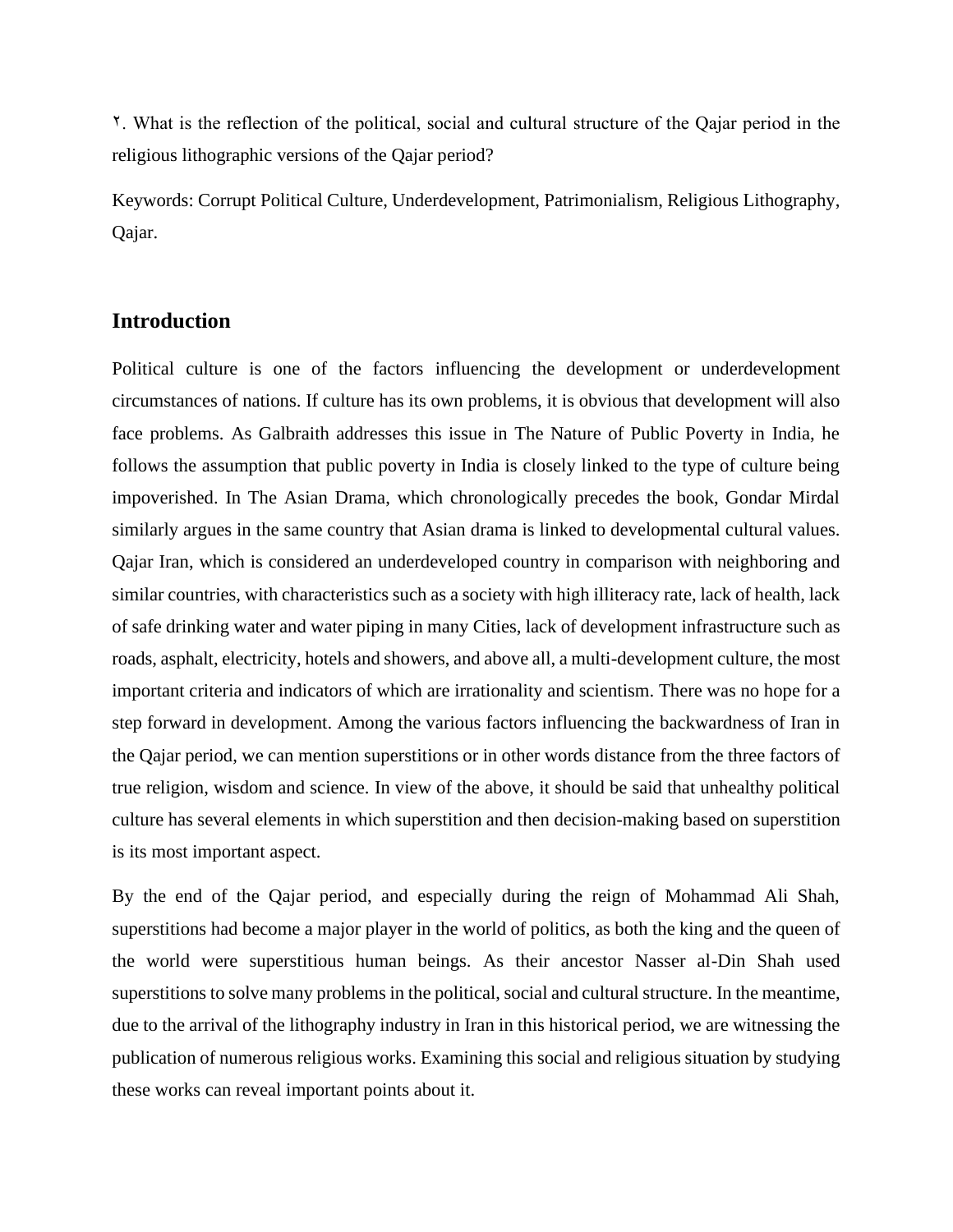Regarding the background of the present study, it should be said that a recent work with this title has not been written so far, but several articles have examined the lithographic versions and the printing industry in this period. Lari and Najafi  $(1 \cdot 1)$  in an article entitled "Characteristics of imagining the lithographic book of Toofan al-Baka with Ashura themes in the Qajar period" has examined the lithographic versions of the Qajar period in terms of images. Toofan al-Bakka is one of the religious books of this period and in a way reflects the religious beliefs of the people in this historical period. The free thinker and unfortunate  $(1797)$  in an article entitled "Study of religious issues used in lithographic books with reference to the works in the library of Tabriz" has analyzed the religious themes in this version. In the meantime, he has mentioned the connection between religion and popular beliefs in this period. Hosseini Rad and Khansalar  $(7 \cdot \cdot \circ)$  in an article entitled "Study of illustrated lithographic books of the Qajar period" have studied the structure of these manuscripts. However, in the mentioned works, no attempt has been made to investigate the position of underdevelopment and superstition in these works. An analysis of the causes of the problem of underdevelopment in religious lithographic versions in the Qajar period.

### **Conclusion**

The backwardness and underdevelopment of Iranians is not the product of a direct cause; rather, various and multi-layered causes have been involved in phenomenon over time depending on the conditions and characteristics of the political structure and the people. Various thinkers have spoken in this regard and have stated various explanations. Authoritarian regimes alone cannot be responsible, nor can the people be accused directly for such problems. Relatively, a combination of various issues and problems are the cause of the formation of an insalubrious political culture that has led to backwardness and underdevelopment. In general, what can be deduced from the different chapters of the present study is the fact that the social, political, economic and industrial backwardness during the Qajar period before the Constitution was not merely due to superstition. Hence, according from what is received from the theories of intellectuals, elites, religious scholars, sociologists and philosophers, superstition itself is a type of disability that bears various causes. Numerous opinions emphasize that what causes superstition, destiny and belief in magic is the patrimonialism political structure, the ignorance of government and public officials and the obliviousness, irrationality and unreasonableness of the time. In fact, superstition and the various issues surrounding it were structural superstructures underpinned by other factors. Importantly,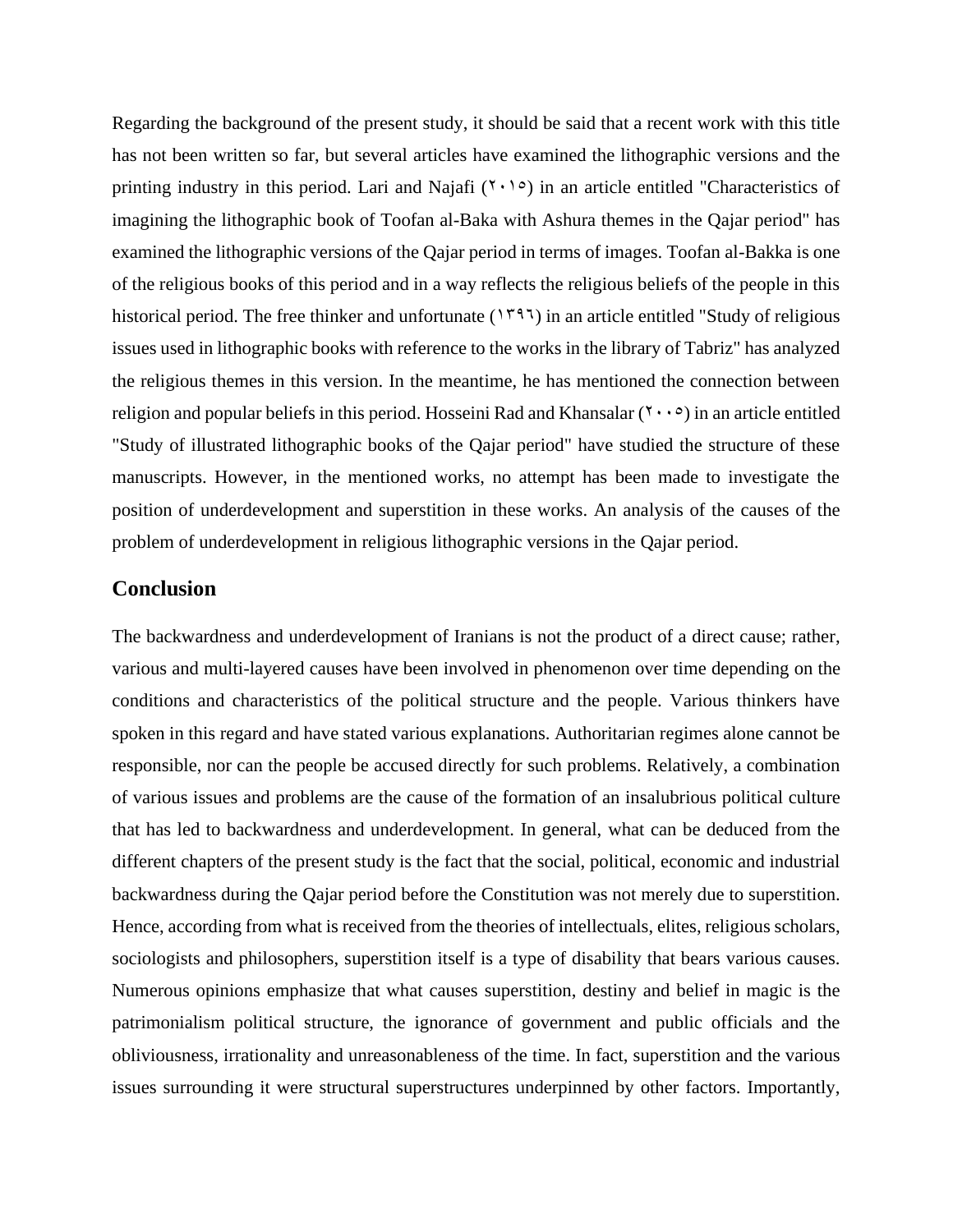studies show that superstition and the unhealthy political culture emerging before the preconstitutionalism were first questioned by elites, intellectuals, and religious and political scholars. It is believed that before the time Iranians became acquainted with Europe and its political culture and society, the progress and development of this nation was normal and natural, and the arising problems were not annoying for the society and the elites. It is as if this class of society itself considered these issues (ignorance, superstition and backwardness) to be customary. In fact, it was in meeting with other nations that the backwardness and underdevelopment of Iran and their political and intellectual culture were challenged and many became aware of the depth of this shortcoming.

Iranian superstitions even harmed the Shiite religion, which can lead society to fair and progressive values and reduce its rhetoric to the level of annual rituals and the concepts proposed in the religion as it emptied religion of practical political and governmental manifestation. In this regard, the shortcomings and spiritual betrayals of the government and the court have not been ineffective. Corrupt political culture, which arises from superstition and its various branches, prevented the formation of any discourse based on rationalism and shrewdness among Iranians for many years. The result was the abandonment of scientific and practical solutions in the face of natural phenomena and events and the problems produced by them. With the rise of the Qajars in Iran superstition was able to gain more depth and breadth in Iran; this was due to the fact the Qajars considered themselves lacking sufficient criteria to gain legitimacy, as well as their tribal and nomadic lifestyles, which have long looked at the sky and the position of the stars, and concepts such as the hours of misfortune and the nomadic tribe. According to psychologists, superstitions are born at critical times and moments when there is distrust and uncertainty about the future. For example, in the face of events such as birth, death, disease, famine and poverty, and as a result of failure and anxiety, a person fulfills his desires, needs and emotions in the world of imagination and superstition, and this manifested during the Qajar period. In fact, during this period, long wars for power and expansion of the sphere of influence of princes, tyranny of rulers and the people under them to collect taxes, which lead to the destruction of the economic foundations of society, lack of public institutions in the field of health and treatment purposes, and the widespread prevalence of infectious and deadly diseases, the lack of widespread educational institutions and the consequent high illiteracy rate of society led to superstition and destiny. This cultural situation can be well seen in the religious lithographic versions of the Qajar period.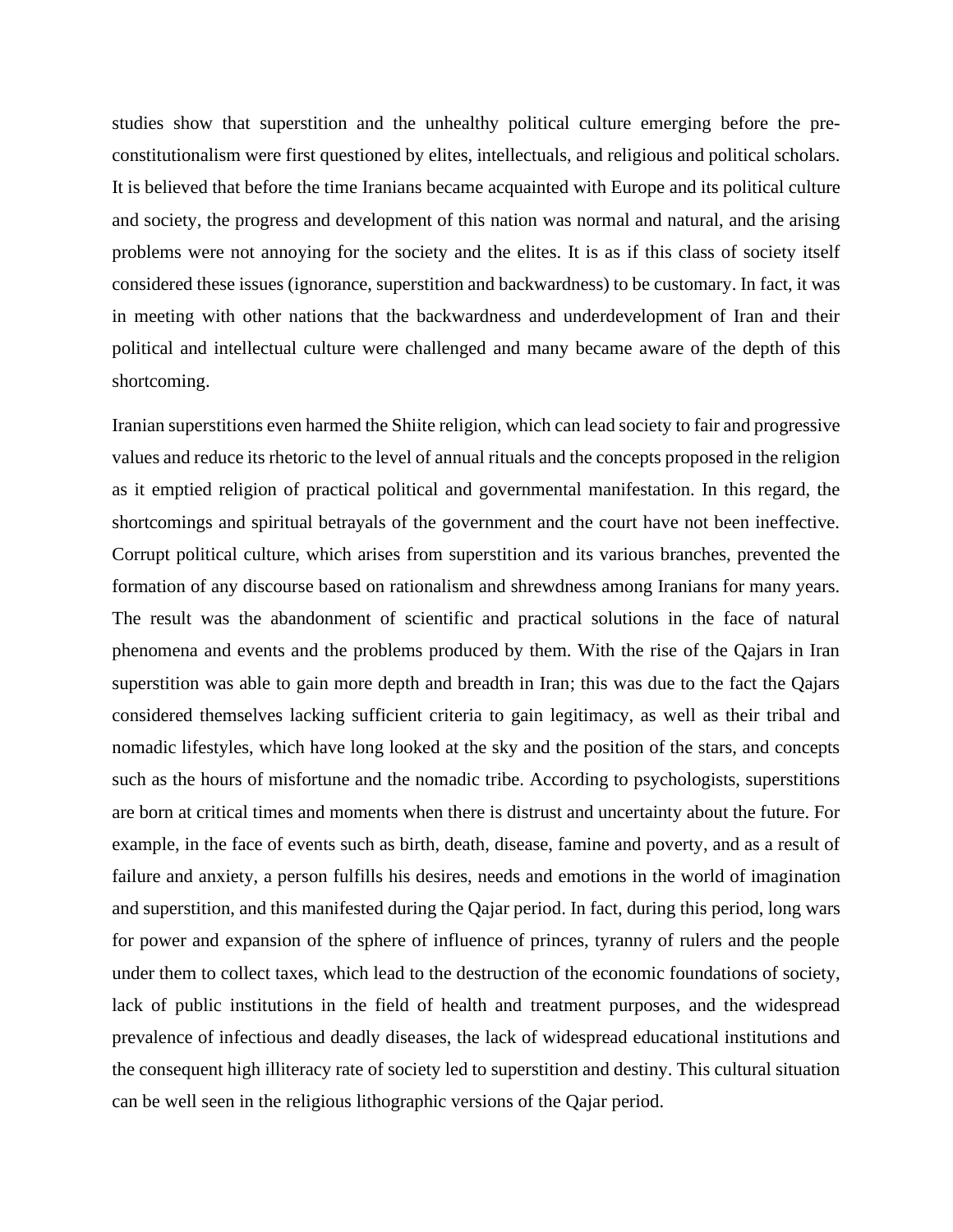#### **Resources:**

AbdolRahman Ibn Khadun. (1983). Introduction of Ibn Khaldun, translated by Mohammad Parvin Gonabadi, Tehran: Scientific and Cultural Publications. [In Persian]

Adamit, Fereydoun. (1976). Thoughts of Mirza Fath Ali Akhondzadeh, Tehran: Kharazmi Publications. [In Persian]

Adamit, Fereydoun & Homa Nategh  $(198)$ . Political and economic treatises on unpublished works of the Qajar period, Tehran: Agah Publishing. [In Persian]

Adamit, Fereydoun. (1978). Thoughts of Mirza Aga Khan Kermani, Tehran: Payam Publications. [In Persian]

Afshari, Morteza  $(1 \cdot \cdot \cdot)$ . "Imagination, the founder of iconography in the modern sense", Art Month, No. 1.  $\forall$  and 1. A, pp.  $\forall$  4. [In Persian]

Afzal al Molk, Gholamhossien. (1982). Afzal al-Tarikh, by Mansoureh Etehadiyeh and Sirous Saadvandian, Tehran: Publication of Iranian History. [In Persian]

Al-Ahmad, Jalal. (1978). In the service and betrayal of intellectuals, Volume  $\lambda$ , Tehran: Kharazmi Publications. [In Persian]

Arianpour, Yahya. (1995). From Saba to Nima, Tehran: Zavar Publishing. [In Persian]

Asadabadi, Seyed Jamaluddin. (Y.v., Collection of treatises and articles, by Seyed Hadi Khosrow Shahi, Tehran, Bija. [In Persian]

Azghandi, Alireza (1997). The inefficiency of Iran's political elites between the two revolutions, Tehran: Qoms Publications. [In Persian]

Azghandi, Alireza  $(2 \cdot \cdot)$ . An Introduction to the Political Sociology of Iran, Tehran: Ooms Publishing. [In Persian]

Bashirieh, Hussein  $(1 \cdot \cdot)$ . Barriers to political development in Iran. Tehran: Gam No Publications. [In Persian]

Bayani, Khanbaba. (1974). Fifty Years of Nasiri History, Volume  $\tilde{v}$ , Tehran: Alam Publishing. [In Persian]

Benjamin, S-G-W. (1984). Iran and Iranians, translated by Reza Rahimzadeh Malek, Tehran: Golbang Publications. [In Persian]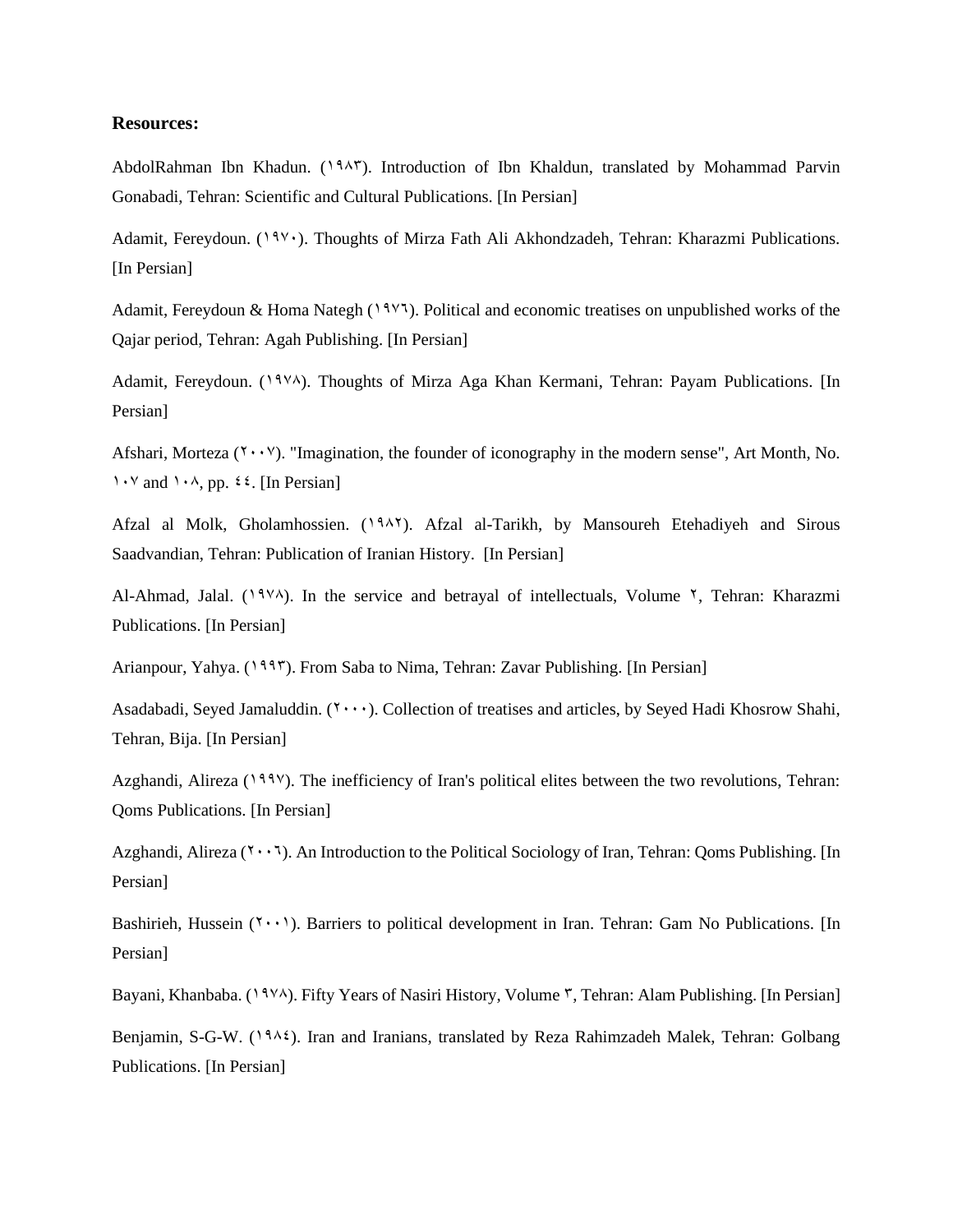Blockbashi, Ali.  $(1, 1)$ . Falsehood, the great Islamic encyclopedia, b under the supervision of Seyyed Kazem Bojnourdi. [In Persian]

Bruges, Heinrich. (1990). In the Land of the Sun, translated by Majid Jalilvand, Tehran: Markaz Publishing. [In Persian]

Dalmani, Henry René. (1999). From Khorasan to Bakhtiari, Volume <sup>Y</sup>, translated by Gholamreza Samiei,

Dave Lafra. M. J.  $(199)$ . Iran, Kaldeh and Shousha, translated by Ali Mohammad Farahvashi, Tehran: Khayyam Publications. [In Persian]

Dolatabadi, Houshang. (Y ...). Zarwan footprint; God of Fortune, Tehran: Ney Publishing. [In Persian]

Dolatabadi, Yahya.  $(2\cdot \cdot \cdot)$ . Hayat Yahya, Volume One, Tehran: Ferdows Publications. [In Persian]

Haj Sayyah (1980). Memoirs of Haj Sayyah, by Hamid Sayyah, Tehran: Amirkabir Publications. [In Persian]

Haeri, Abdul Hadi (1986). Geography of Isfahan, by Manouchehr Sotoudeh, Tehran: Publications of the Institute of Social Studies and Research. [In Persian]

Hosseini Rad, Abdul Majid; Khansalar, Zahra. (7000). "Study of illustrated lithographic books of Qajar period", Fine Arts, No.  $\forall \, \check{y}$ , pp.  $\forall \exists \forall \forall$ . [In Persian]

Iransky, Tria Pavlovich. (1978). Iranian Constitutional Revolution, translated by M. Hoshyar, Tehran: Pocket Books Company. [In Persian]

Jahuda, Gustav. (1984). Psychology of Superstitions, translated by Mohammad Naghi Barahini, Tehran: New Publication. [In Persian]

Khavari Shirazi, Mirza Fazlullah. (<sup>1</sup>001). History of Zolkarnain, by Nasser Afsharfar, Tehran: Ministry of Culture and Islamic Guidance. [In Persian]

Mahwan, Fatima.  $(\Upsilon, \Upsilon)$ . "Folklore in illustrated lithography by Nooshafarin Gohartaj", Bimonthly of Popular Culture and Literature, No.  $\mathsf{r}_{\mathsf{r}}$ , pp.  $\mathsf{v}_{\mathsf{t}}$ -149. [In Persian]

Olivier, Guillaume Antoine. (1992). Olivier Travelogue; Socio-economic history of Iran. Translation: Mohammad Taher Mirza, Edited by: Gholamreza Varhram, Tehran: Information Publishing. [In Persian]

Open, Eugene. (1945). Iran Today, translated by Ali Asghar Saeedi, Tehran: Zavar Publishing. [In Persian]

Pollack, Jacob Edward. (1989). Pollack Travelogue; Iran and Iranians, Translator: Kikavous Jahandari, Tehran: Kharazmi Publications. [In Persian]